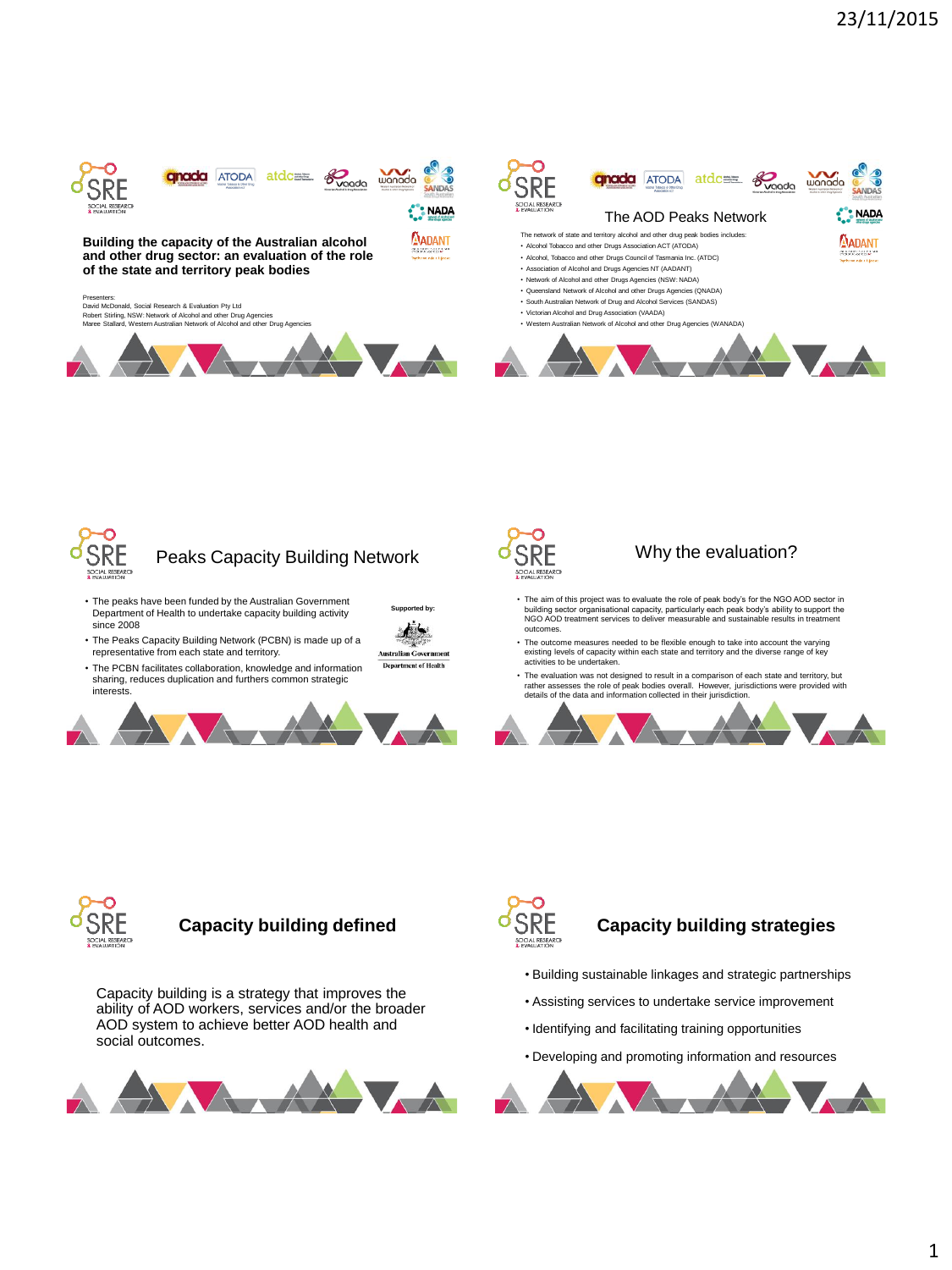wanada